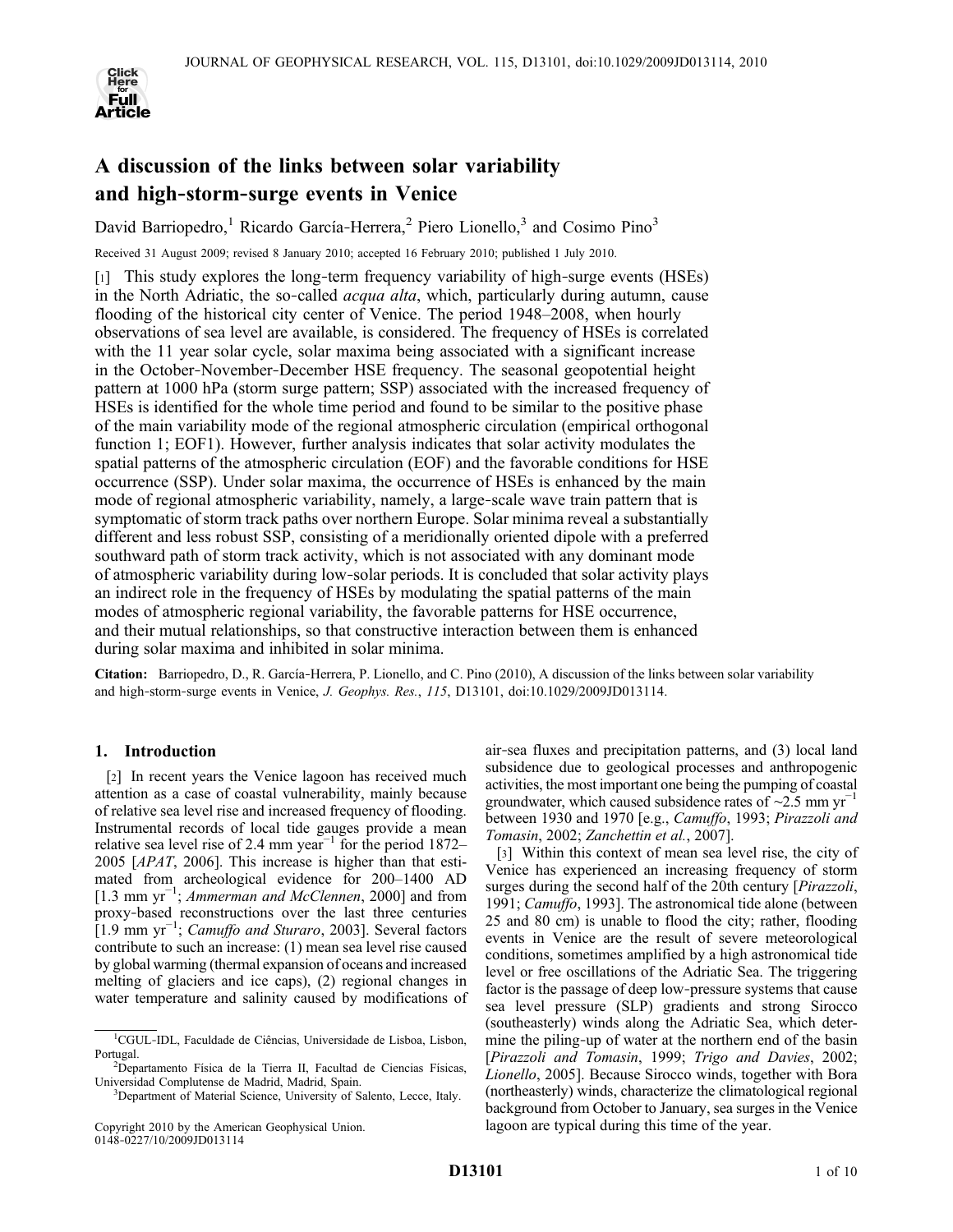[4] Reconstructions back to the eighth century [*Camuffo*, 1993] indicate the existence of anomalous periods in the frequency of sea surges (particularly recurrent in the first halves of the 16th and 18th centuries) and a continuous positive trend during the second half of the 20th century, which has been an unprecedented period of frequent and intense floods. Long‐term variability in the frequency of floods has been attributed partially to interannual fluctuations of some large‐scale climate patterns, which favor the occurrence of the meteorological conditions determining the storm surge in the North Adriatic. In particular, the North Atlantic Oscillation (NAO) has been reported to exert an influence on the Adriatic Sea level through modulation of (1) atmospheric pressure anomalies that induce the hydrostatic barometric response of water masses and (2) hydrological budgets in the Adriatic Sea and in bordering areas, mainly freshwater river input from the Po River runoff [e.g., Tsimplis and Josey, 2001; Zanchettin et al., 2006]. However, whereas the NAO index is negatively correlated with the frequency and magnitude of winter sea surges, its influence during autumn, when most of the city floods occur, is limited [Fagherazzi et al., 2005]. Thus, further analyses of the long‐term variability of sea surges and the relationship to climate variability are required to understand changes in the frequency of surge events.

[5] Solar activity, typically measured by the number of sunspots, has also been proposed as a feasible candidate for affecting flooding variability. Camuffo et al. [2000] and Camuffo and Sturaro [2004] tested this linkage at centennial time scales by analyzing a millennial reconstruction of floods in Venice. They found a peak in flooding frequency during the Spörer Minimum (1416–1534) of solar activity; in contrast, other periods of anomalous low solar activity, such as the Oort Minimum (1010–1090), the Wolf Minimum (1282– 1342), and the Maunder Minimum (1645–1715), revealed no similar increase. They concluded that a link between flooding and sunspots was improbable or was masked by other factors in this region.

[6] Variations in solar radiation, however, have a wide range of temporal scales, the most important at interannual– interdecadal time scales being the 11 year solar cycle. Several studies have noticed the similarity between the 11 year solar cycle and flood surge activity in Venice [Smith, 1986; Tomasin, 2002; Lionello, 2005], but have not addressed this question in detail. Such a linkage is not totally surprising, given that the 11 year solar cycle has significant effects on several variables in the troposphere, including surface temperatures, geopotential height, position of lowpressure‐system centers [Christoforou and Hameed, 1997; van Loon and Shea, 1999; Gleisner and Thejll, 2003; Balling and Roy, 2005; Gleisner et al., 2005], and the spatial patterns of tropospheric circulation variability [Kodera, 2002; Huth et al., 2006]. The increasing evidence of solar effects in the troposphere suggests the existence of a physical mechanism capable of amplifying the small changes in input energy caused by the 11 year solar cycle. Recent investigations have reported a detectable atmospheric response to the 11 year solar cycle via radiative-photochemical (UV-ozone) processes that induce temperature and zonal wind anomalies in the tropical upper stratosphere [e.g., Shindell et al., 1999; Lean and Rind, 2001]. While the existence of a solar signal in the tropical stratosphere is well established, the understanding of solar effects in the extratropical troposphere remains controversial. Some authors have provided dynamical arguments in terms of a poleward propagation of the tropical stratospheric zonal wind anomalies and a subsequent downward propagation in extratropics [Kodera and Kuroda, 2002; Baldwin and Dunkerton, 2005; Matthes et al., 2006], although there is no satisfactory theory explaining these events yet. This mechanism is also known to communicate the quasi‐biennial oscillation to the high‐latitude stratosphere [e.g., Labitzke, 2005].

[7] Here the long-term variability of high-surge events (HSEs) is analyzed, aiming at the identification of its modulation by the 11 year solar cycle. More specifically, the objectives of this study are (1) to explore the interannual‐ interdecadal variability of HSEs; (2) to identify the atmospheric general circulation pattern responsible for the occurrence of HSE at these time scales; and (3) to assess their linkage with the 11 year solar cycle. The paper is organized as follows: section 2 describes data sources and the definition of HSEs. Section 3 explores the variability of HSEs and the relationship to solar activity, focusing on the solar modulation of atmospheric variability and the favorable conditions for HSE occurrence. Results are discussed in section 4. Finally, the last section summarizes the main conclusions.

# 2. Data

[8] The analysis carried out in this study uses hourly sea level values, geopotential height fields, and estimates of solar irradiance. Hourly values of sea level (cm) for the 1948–2008 period were provided by the Ufficio Idrografico (Hydrographic Office) of Venice for the tide gauge of Punta della Salute in Venice. This data set is used to identify single independent storm surge events. The first step consists of removing the astronomical tide effect and the mean sea level to obtain a time series that includes only the effect of surges and seiches. These are the normal modes of oscillation of the basin, with periods of about 22 and 11 h that typically disappear 3–4 days after the passage of a storm. To include in the statistics only independent events, a minimum 72 h separation is required among peak sea level values, since floods can also be caused by seiches triggered by a previous surge [Robinson et al., 1973]. Thus, in the hourly time series, isolated peaks and the successive seiches are attributed to a single storm surge event. The strength and time of occurrence of each event are given by the magnitude and time of maximum sea level, respectively. This work considers only HSE, defined as those events in which maximum sea level exceeds the 95th percentile (69 cm) of the total distribution.

[9] Daily and monthly fields of geopotential height at 1000 hPa (Z1000) and  $2.5^{\circ} \times 2.5^{\circ}$  grid resolution were extracted from the National Centers for Environmental Prediction (NCEP)/ National Center for Atmospheric Research reanalysis [Kalnay et al., 1996] for the period 1948–2008 and the region (20, 85)°N and −60°W, 60°E.

[10] Annual data on the full solar disc 10.7 cm radio flux (in solar flux units; 1 sfu =  $10^{-22}$  W m<sup>-2</sup> Hz<sup>-1</sup>) were obtained from the National Geophysical Data Center of the National Oceanic and Atmospheric Administration (NOAA). Solar radio flux emissions at 2800 MHz frequency (or 10.7 cm wavelength) integrated for the solar disc are usually employed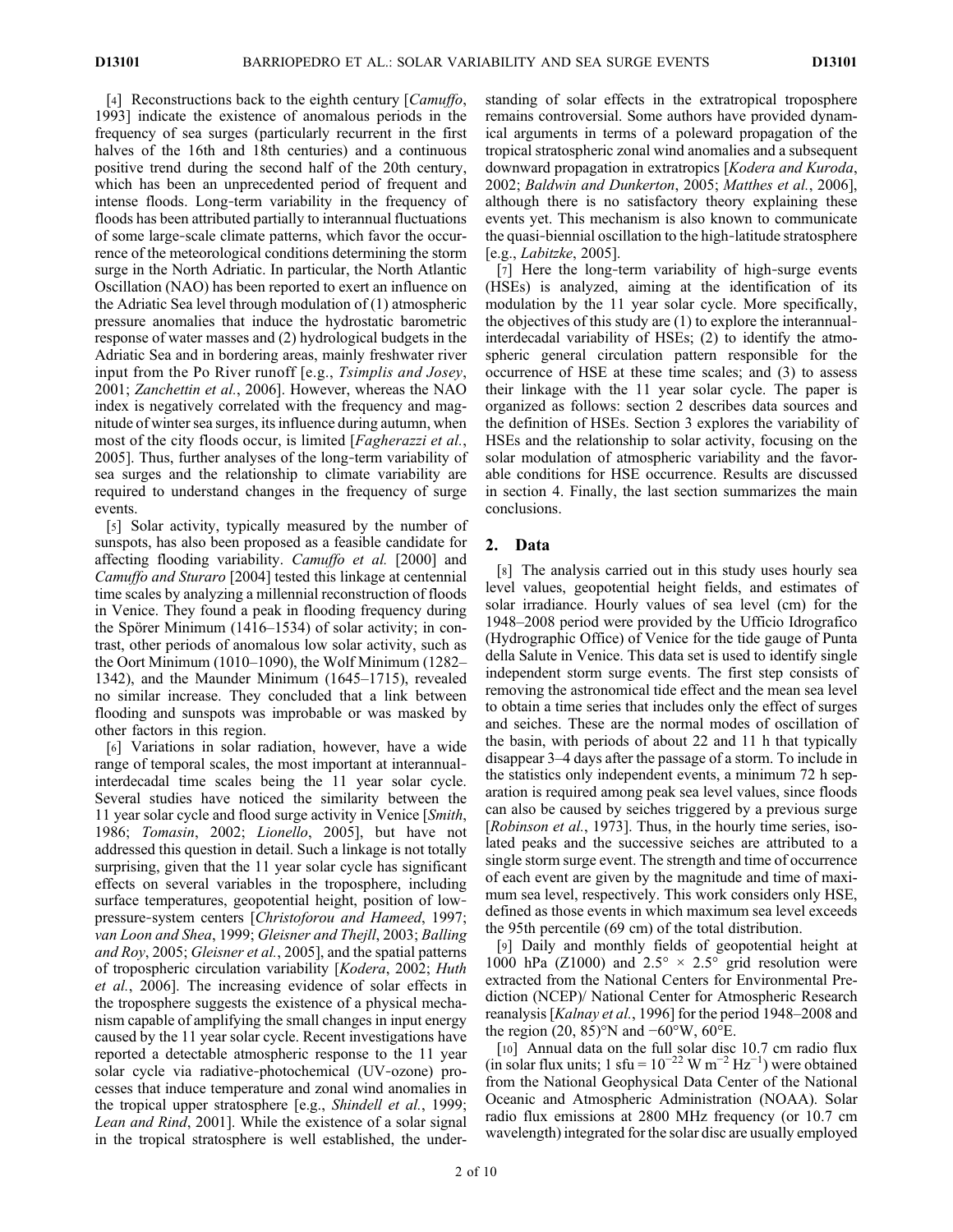

Figure 1. Long-term time series and mean annual cycle of high‐surge events (HSEs) in Venice. (top) Standardized time series of annual 10.7 cm radio flux (solid line) and October‐November‐December (OND) HSEs in Venice (bars) defined as surge events above 69 cm (95th percentile) separated by at least 72 h. The dashed line indicates the median of the annual solar series separating high solar (HS) and low solar (LS) years. (bottom) The 1948–2008 climatological annual cycle of the frequency of HSEs.

to monitor solar radiant energy, as they belong to the spectral range that correlates better with the total solar irradiance and with the sunspot number [e.g., *Tapping and Charrois*, 1994].

[11] Since the period of study includes 61 years, this means almost six and a half solar cycles, with six periods of high and six periods of low solar activity, respectively. The two groups of years above and below the median of solar activity contain a set of 30 years each, designated high solar (HS) and low solar (LS), respectively. As this stratification does not allow for neutral years, HS (LS) years are also referred to as solar maxima (minima).

[12] The methodological approach is based on principal component analysis (PCA) and associated empirical orthogonal functions (EOFs). Spearman's rank correlations, denoted  $r(p)$  is the significance level), and composite differences have also been employed, the statistical significance being tested with a Spearman's rho correlation test and a two-tailed  $t$ -test, respectively.

#### 3. Results

#### 3.1. Long‐Term Variability of High‐Surge Event (HSE) Frequency

[13] The monthly mean frequency of HSE for the 1948– 2008 period is shown in the lower plot in Figure 1. The climatological maximum occurs between October and December (∼75% of all cases). The annual time series with the total frequency of HSEs during October‐November‐ December (OND) (bars in the upper plot in Figure 1) does not show a significant trend, since the effect of sea level rise and ground subsidence has been removed by subtracting the mean sea level. However, there is large interdecadal variability in the occurrence of HSEs, which seems to be in good correspondence with the 11 year solar cycle (solid



Figure 2. Dominant periodicities in the seasonal time series of HSEs. Wavelet spectrum of the Morlet type for the frequency series of OND HSEs. Shaded areas indicate the power/variance ratio. Cross‐hatched areas denote the cone of influence. Solid lines reflect significant oscillation bands at the  $p < 0.1$  level.

line; Figure 1). In fact, the time series of solar activity and OND HSEs show significant correlations ( $r = 0.30, p \le 0.05$ ) for the 1948–2008 period. A wavelet analysis applied to the OND HSE series (Figure 2) reveals that the variability of surge event activity is mainly dominated by significant periodicities near the 11 year bands, which reach statistical significance for the period between the 1960s and 1990s, but it is associated with an enhancement of power spectrum variance throughout most of the record. These results are suggestive of an 11 year solar signal.

[14] The possible influence of solar activity is further explored in Figure 3, which shows the annual cycle of HSE frequency for HS and LS years and for the whole time



Figure 3. Solar signal in the annual cycle of HSE occurrence. Shaded contours indicate the  $0.5\sigma$  level of the monthly mean (solid line). Filled and open circles represent the composite for HS and LS years, respectively. The size of the arrows is proportional to the difference between HS and LS frequency in HSEs. Light arrow and dark‐shaded arrows indicate significant differences at the  $p \le 0.1$  and  $p \le 0.01$ level, respectively. White arrows represent no significant differences.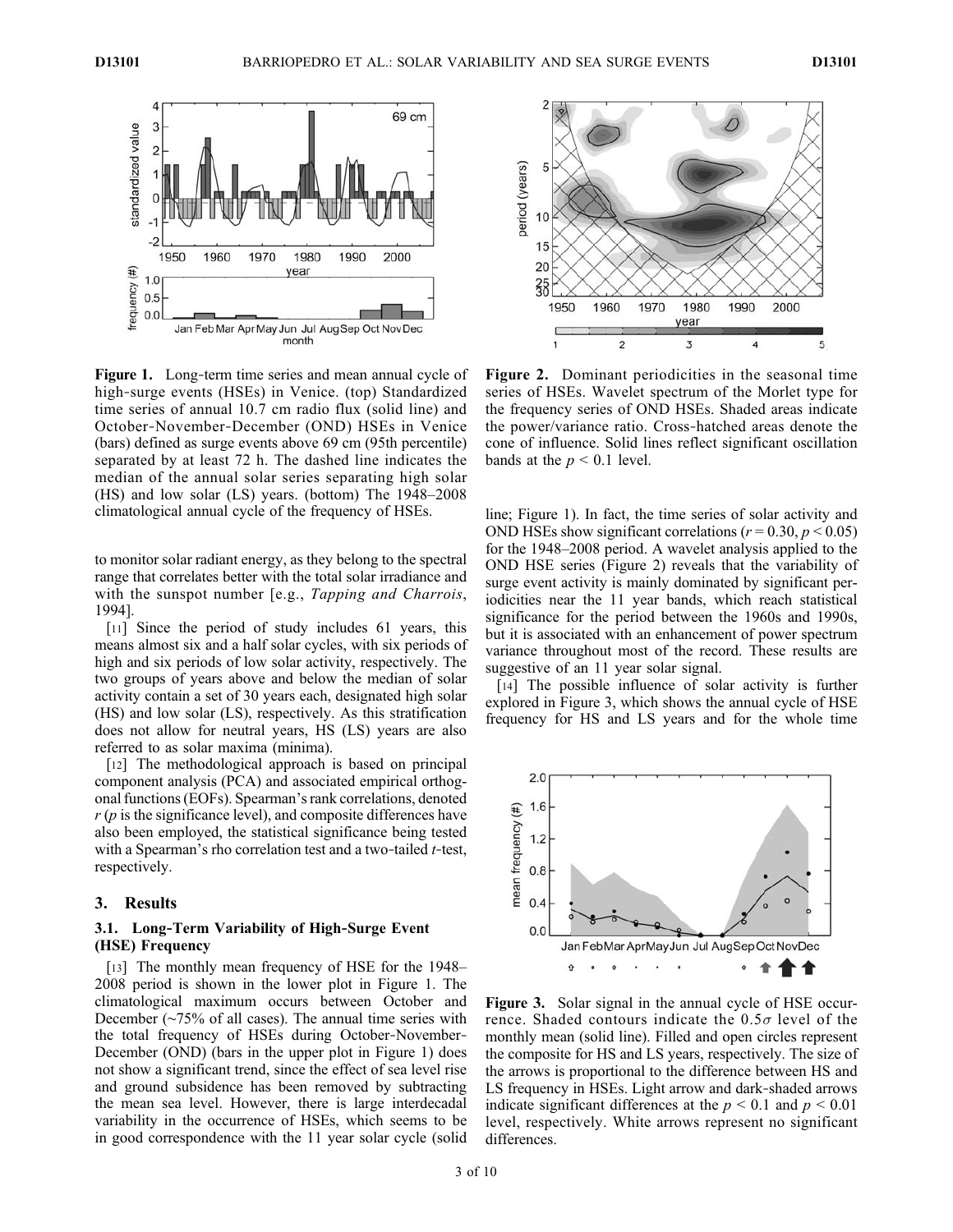

Figure 4. Seasonal patterns associated with HSEs and the dominant mode of atmospheric circulation. (a) Three‐month averaged OND Z1000 pattern associated with HSEs, in geopotential meters (gpm). Lines indicate the composite difference between years with at least one event and years without any event in OND. Solid (dashed) lines indicate positive (negative) differences. Bold lines denote differences significant at  $p < 0.05$ . Shaded areas represent the climatological OND Z1000 field with CI 25 gpm starting at 0 gpm (dark). (b) First EOF of the OND Z1000 anomaly time series for 1948–2008. Solid (dashed) lines indicate positive (negative) normalized loadings.

period. To avoid sampling problems, HSE frequencies are computed for each month by using 3 month centered running windows. HS activity is significantly associated with higher frequencies of HSE between October and December. As a consequence, subsequent analyses focus on the frequency of HSEs during the OND season (hereafter, autumn), and hence, from now on the term HSE refers exclusively to the frequency of OND HSEs. It should be stressed here that the link to solar activity is restricted to HSEs, not to all surge events. Further analysis (not shown) has revealed that the signal is still appreciable when HSEs are defined from the 90th percentile rather than the 95th percentile, but it weakens for lower thresholds.

#### 3.2. Seasonal Patterns Associated with HSE Frequency Variability

[15] As explained before, sea surge events in Venice are triggered by the passage of deep cyclones, which are related to the intensity and position of the storm track over western Europe and, hence, to the sea level pressure pattern. Therefore, it could be asked whether autumns with enhanced or reduced HSE activity are associated with specific anomalous circulation patterns. To address this question, the difference between two Z1000 composites, one for years with at least one HSE in the OND period and the other for those years without any HSE, has been computed (Figure 4a). These seasonal composites are representative of active and quiet years, respectively, as far as seasonal HSE activity is concerned. The threshold of one surge event was chosen to provide a balanced sample size between the two composites.

[16] The associated pattern presents a center of action located above western Europe and suggests the penetration of cyclones into the Mediterranean region during periods with frequent HSEs. These results are in agreement with previous studies [Lionello, 2005] and with a complementary analysis performed in the 2–6 day band‐pass‐filtered Z1000 variance (not shown), which reveals an enhancement of storm track activity over that region. From now on the pattern in Figure 4a is referred to as the storm surge event pattern (SSP), bearing in mind that it is associated with a seasonal mean configuration that enhances the occurrence of HSE in Venice. The time series of the score obtained by projecting OND Z1000 anomalies (computed relative to the mean field of the 1948–2008 period) onto the normalized SSP in Figure 4a shows a significant correlation ( $r = 0.35$ ,  $p \le 0.01$ ) with the time series of OND HSEs.

[17] Note that SSP does not resemble the traditional meridional NAO dipole but, rather, a wave train pattern. These results are in agreement with *Fagherazzi et al.* [2005] and Lionello [2005], who found no important link between the classical NAO and HSEs in Venice during autumn. The immediate question that follows is whether SSP has a correspondence with any other mode of atmospheric variability. To address this question, an EOF analysis has been applied to the covariance matrix of the seasonal OND anomalies weighted by the square of the cosine of latitude. A measure of the similarity between spatial patterns is given by the normalized projection index (PI) of the EOF pattern onto the SSP:

$$
PI = \frac{\langle Z_{\text{EOF}}, Z_{\text{SSP}} \rangle}{\langle Z_{\text{SSP}}, Z_{\text{SSP}} \rangle},\tag{1}
$$

where the angle brackets indicate the normalized projection, and Z represents the Z1000 loading matrix for either the EOF pattern or the SSP.

[18] Among the first five EOFs (>85% of the total variance), only the first one (Figure 4b; 29.7% of the explained variance) projects remarkably onto the SSP ( $PI = 0.67$ ). The correlation coefficient between the principal component (PC) of the first EOF (PC1) and the time series of SPP is 0.86 ( $p < 0.01$ ), suggesting that they reflect similar regional patterns. Note that the first EOF does not correspond to the classical NAO pattern either, but it shares more common features with the Scandinavian pattern or the Eurasia‐1 pattern, as defined by Barnston and Livezey [1987].

[19] To maximize the sample size of HSE and, hence, the robustness of the composite analysis, seasonal patterns are employed herein, with the awareness of filtering out specific monthly features. The main results of this study, however, do not depend crucially on this choice (see section 4).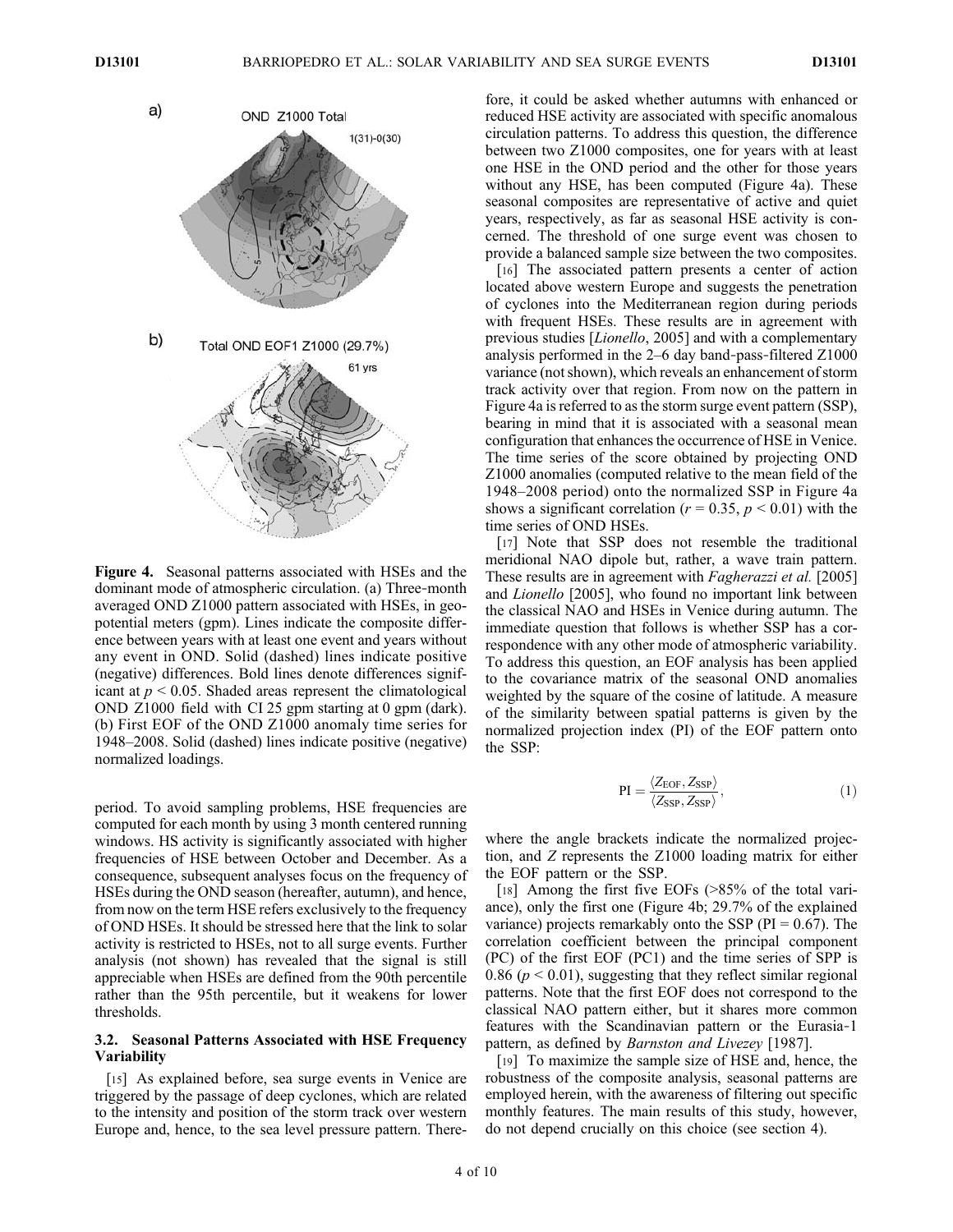

Figure 5. Solar modulation of the linkage between the dominant mode of atmospheric circulation and the frequency of HSEs. (a) Cumulative histogram (i.e., number of years equal to or greater than a given bin) for the positive phases of EOF1 (see Figure 4b) during HS (dotted line) and LS (dashed line) years. (b) Contour plot of the frequency OND HSE versus OND PC1 and annual solar flux. The solar radio flux is standardized. A distance-weighted minimum-curvature spline surface is fitted to the data points. Only PC1 scores with at least one HSE for both HS and LS phases are shown.

# 3.3. Solar Modulation of the Seasonal Modes of Atmospheric Circulation

[20] Recent investigations have reported detectable solar effects in the spatial patterns of specific weather regimes [e.g., Barriopedro et al., 2008] and of some modes of tropospheric variability [e.g., Kodera, 2002; Huth et al., 2006]. Therefore, a possible explanation for the observed solar signal in the frequency of HSEs could be provided in terms of a solar modulation of the dominant mode of atmospheric variability. Such an influence may occur through (1) the amplitude of the EOF1, so that positive phases of the PC1 would be especially recurrent in HS periods, or (2) the spatial

pattern of the EOF1, so that the SSP would not find a favorable mode in solar minima. Note that hypothesis 1 adopts a global EOF1 that is independent of solar activity (i.e., the EOF1 pattern is the same regardless of solar activity). Conversely, hypothesis 2 requires a solar modulation of atmospheric circulation (i.e., the EOF1 changes its spatial pattern under solar activity).

[21] To explore hypothesis 1, a cumulative frequency histogram with the positive phases of the PC1 has been plotted for HS and LS years (Figure 5a). The distribution is asymmetric, low (high) PC1 values being more frequent during LS (HS) years. Since the SSP is rather similar to the positive phase of the EOF1, the favorable conditions for HSE occurrence are expected to be more frequent in HS years. Conversely, the shape of the seasonal PC1 distribution during LS years, in which almost no cases have PC1 above ∼1, suggests that seasonal anomalies in LS years do not significantly project onto the EOF1, and hence, this pattern may not represent a recurrent mode of variability in solar minima.

[22] According to hypothesis 1 the higher frequency of HSE in solar maxima is due to a higher frequency of the positive values of PC1, and hence, the statistical linkage between HSE and PC1 would be independent of the solar activity (i.e., positive phases of EOF1 would enhance the occurrence of HSEs equally in both solar phases). Figure 5b shows the simultaneous role of solar activity and PC1 (independent variables) in HSE (dependent variable), in a plot of the frequency of HSEs for each year in the 1948– 2008 period against its PC1 score and its level of solar activity. The maximum frequency of HSE occurs under the simultaneous conditions of HS activity and positive phases of the PC1. However, there does not seem to be any dependence between PC1 and HSEs in LS years. In fact, the correlations between them reveal a significant relationship for HS years ( $r = 0.34$ ,  $p < 0.05$ ) that weakens during LS years  $(r = 0.20; p < 0.1$ , not significant). Thus, the unbalanced frequency of HSEs during opposite solar phases is not due solely to the different recurrence of positive PC1 scores; rather, the HSE‐PC1 relationship seems to be a function of the solar activity too. These results suggest a solar modulation beyond the amplitude of EOF1.

[23] To explore hypothesis 2, the PCA has been applied separately to HS and LS years, producing a set of LS‐EOFs and HS‐EOFs. Note that this solar‐stratified analysis allows exploration of changes in the recurrence of the EOFs (via their explained variance) and also changes in the spatial configuration of the EOF patterns related to solar activity. The HS‐EOF1 mode (36.1% of explained variance; Figure 6a) resembles the counterpart EOF obtained for all years (Figure 4b) and the SSP. However, the LS‐EOF1 (Figure 6b) is not similar to the SSP. Instead, the LS EOF2 (explained variance, 21.6%) pattern best resembles the SSP in solar minima (not shown). These results are in agreement with the lower frequency of SSP‐like patterns obtained from the global EOF1 during LS years (Figure 5a).

[24] In addition to the solar unbalance of variances explained by SSP‐related EOFs, the PI of the solar‐based EOFs onto the SSP reveals values of 0.67 for HS‐EOF1 but only 0.47 for LS‐EOF2. This is because the characteristic EOF pattern during LS years is shifted to the northeast compared to the SSP, and the negative loading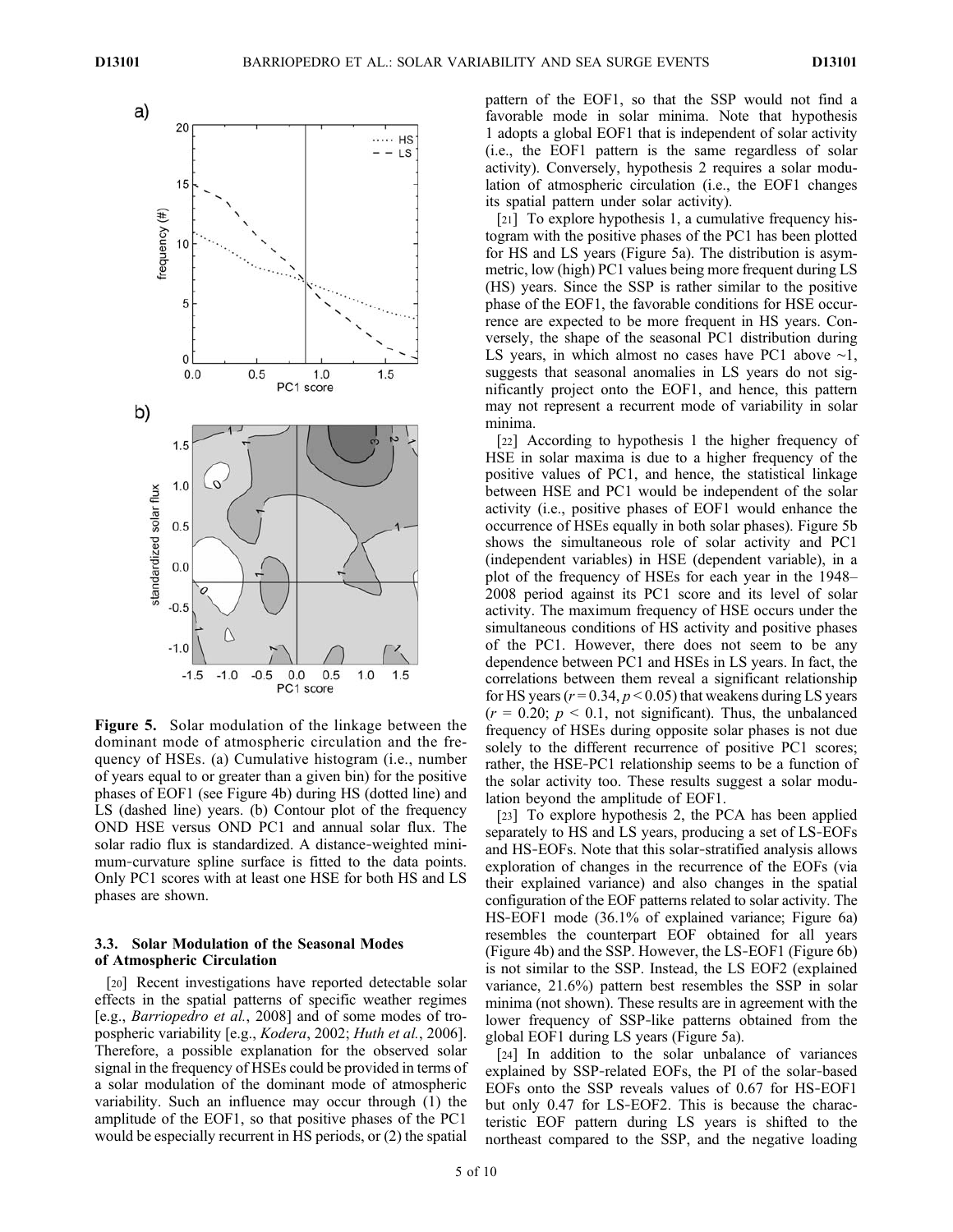

Figure 6. Solar modulation of the dominant pattern of atmospheric circulation. First empirical orthogonal functions (EOF1s) of the OND Z1000 anomaly time series for (a) HS years and (b) LS years. Solid (dashed) lines indicate positive (negative) normalized loadings.

center is located farther north, between the British Islands and the Scandinavian Peninsula (not shown). As a consequence of this weaker SSP-EOF resemblance in solar minima, a larger fraction of SSP variance is explained by HS-PC1 ( $r^2 = 77.4\%$ ) than by LS-PC2 ( $r^2 = 39.7\%$ ). Furthermore, correlations between the PCs of the SSP‐related EOFs and the frequency of HSEs are significant during HS activity ( $r = 0.35$ ,  $p \le 0.05$ ), but they vanish in LS years ( $r = 0.18$ ,  $p =$  not significant), for which the likelihood of HSE occurrence is only marginally enhanced, and not tightly tied to any mode. Thus, during LS years the SSP does not find a supporting mode capable of significantly enhancing the occurrence of HSE. These results suggest a solar modulation in the spatial patterns of atmospheric variability, with HS‐EOF1 revealing a stronger resemblance to the global SSP and a higher recurrence (or explained variance) than its LS‐EOF counterparts.

#### 3.4. Solar Modulation of the Storm Surge Pattern

[25] The previous analysis is based on a SSP that remains invariable in both HS and LS years. The presence of significant differences in Figure 4a seems to support that the SSP can be regarded as a common favorable regime for HSE occurrence, regardless of solar activity. Nevertheless, the solar modulation of the EOFs described in the previous section suggests that the atmospheric circulation changes with solar activity. Therefore, a similar solar effect could also be expected in the SSP (i.e., there is an additional solar modulation of the large‐scale patterns that favor HSEs). This analysis is required to provide a full explanation of the weak linkage between HSEs and the global EOF1 during LS years (Figure 5b).

[26] SSPs under HS and LS activity are shown in Figure 7. The HS‐SSP reflects a wave train anomaly structure close to the SSP obtained for the whole record (Figure 4a), except for a small northward shift of the negative center, which is now centered in the British Isles. The LS‐SSP is different, however. The negative lobe of anomalies appears farther south, and the positive center over the Scandinavian Peninsula (Azores) intensifies (disappears) in comparison with the SSP. As expected, the mean patterns of HS‐ and LS‐SSP (Figure 7c, shading) closely resemble the SSP. Conversely, the HS‐SSP minus LS‐SSP difference (Figure 7c, lines) provides a measure of the solar‐related asymmetry and reveals deeper low pressures over northern Europe during HS. If Z1000 anomalies are projected onto the solar‐based SSPs in Figure 7 for HS and LS years separately, the temporal scores so reconstructed show better correlations with the time series of HSEs ( $r_{\text{HS}} = 0.49$ ,  $p < 0.01$ ;  $r_{\text{LS}} = 0.40$ ,  $p < 0.1$ ) than do the global SSP ( $r_{\text{HS}} = 0.47$ ,  $p < 0.01$ ;  $r_{\text{LS}} = 0.27$ ,  $p =$  not significant) for both HS and LS periods. The increase in correlations is especially remarkable during LS years, suggesting that the global SSP signature mostly arises from HS activity periods. In contrast, HS years exhibit a robust surge pattern, as revealed by the wide region with significant differences in Figure 7a, but there are not very clear or well‐established conditions conductive to HSE during LS years. Therefore, SSP‐related modes (i.e., EOF1 for all years or, alternatively, EOF2 for LS years) do not significantly enhance the likelihood of HSE occurrence in LS years.

[27] Despite differences found between solar-based SSPs, the main conclusions drawn in the previous section regarding the disagreement between LS‐EOF and favorable conditions for HSE occurrence still apply, and they do not depend on the possible tendency for the global SSP to show specific features of HS years. Thus, the HS-SSP is still strongly associated with HS-EOF1 (PI = 0.69,  $r^2 = 80.1\%$ ). The LS‐SSP now fits the LS‐EOF2 more poorly and vaguely resembles the LS‐EOF1 (Figure 6b), although the dipole is conceptually different and hence, the relationship is far from being significant (not shown). Therefore, the LS‐SSP continues to show a pattern that is not supported by any EOF mode.

## 3.5. Solar Modulation of the Synoptic Patterns Leading to HSEs

[28] To support the hypothesis that the large-scale patterns in Figure 7 in fact reflect synoptic situations, daily composites of Z1000 anomalies relative to the peak of HSEs were performed for HS and LS years. Since the persistence of the synoptic conditions associated with sea surges typically exceeds 5 days [Trigo and Davies, 2002], the composites were performed with time lags of up to 5 days preceding the maximum sea level of the HSE.

[29] The peak (lag 0) of the HSE corresponds well with a low‐pressure system located in the Gulf of Genoa (not shown), as already pointed out in various studies [e.g., *Trigo* and Davies, 2002; Lionello, 2005]. HS and LS patterns do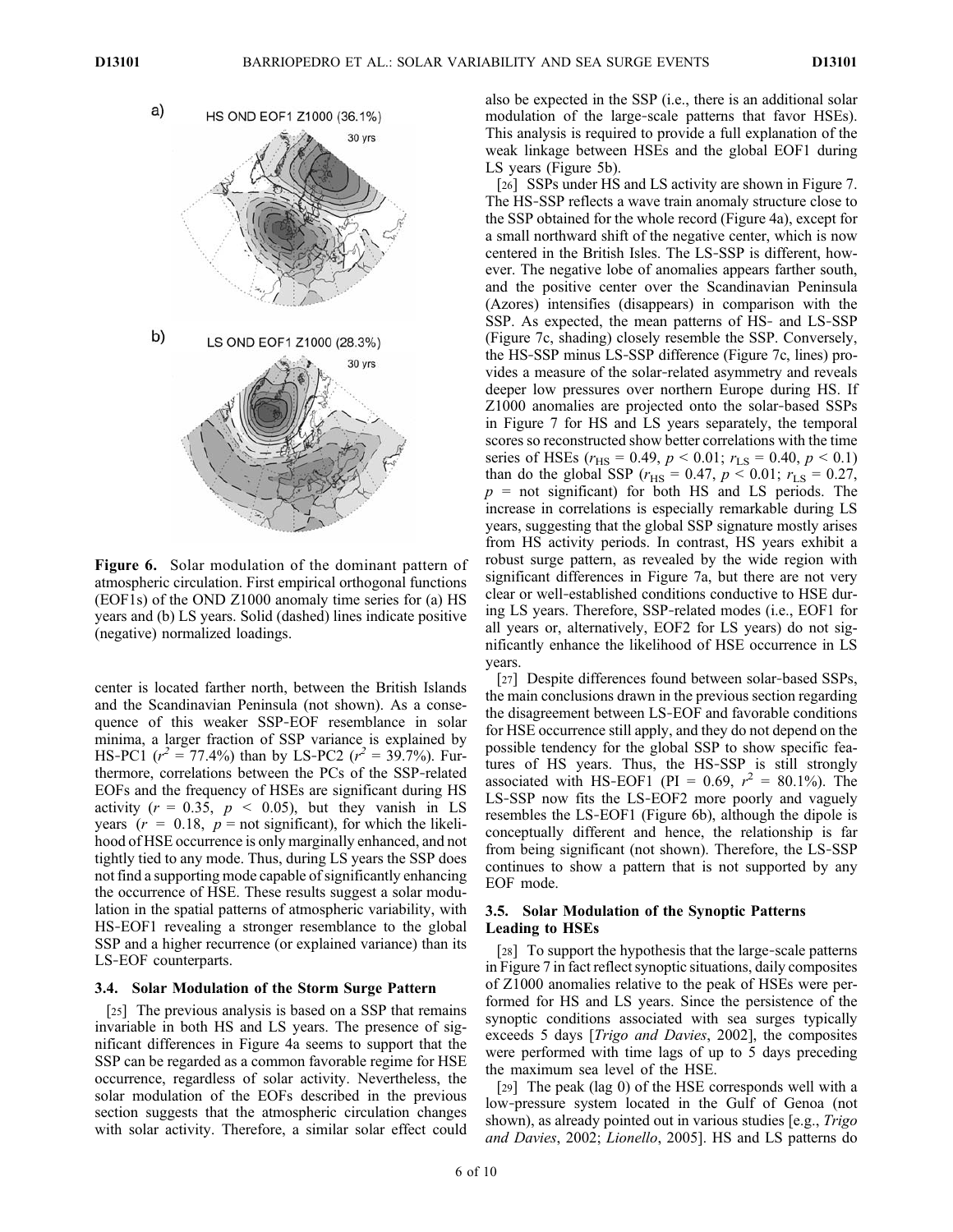

not reveal remarkable differences at that time, which suggests that the synoptic patterns are statistically indiscernible immediately before the peak of the HSEs, although there is a tendency for the low pressure to be deeper in HS years (not shown). The differences between HS and LS composites become stronger as the time lag increases, revealing distinctive background conditions for the occurrence of HSE depending on solar activity. Figure 8 shows the synoptic patterns of HS and LS events (shading) and their differences from the total composite of all HSEs (lines) for the 5 day lag. Within that period, the location of the maximum negative departure moved far from the Gulf of Genoa, revealing a NW‐SE axis in HS years and a more zonal and southward storm path in LS years. For HS and LS phases the low‐ pressure system also weakens compared to that at the time



Figure 7. Solar modulation of the seasonal patterns associated with HSEs. As in Figure 4a, but for (a) HS years and (b) LS years. Shaded areas (solid lines) represent the total surge event pattern in Figure 4a (the corresponding pattern of HS and LS years). Bold lines denote differences significant at  $p < 0.05$ . Solid (dashed) lines indicate positive (negative) differences. (c) The mean (shading) and difference (lines) of HS (7a) and LS (7b) patterns.

Figure 8. Solar modulation of the synoptic pattern leading to HSEs. Composite of daily Z1000 anomaly fields (shaded areas) for the 5 day lag previous to the peak of HSEs in (a) HS years and (b) LS years. Lines indicate the difference of the given composite from the composite obtained for all years. Solid (dashed) lines indicate positive (negative) differences with a CI of (a) 5 gpm and (b) 10 gpm. Anomalies were computed as departures relative to the daily mean for the 1948–2008 period.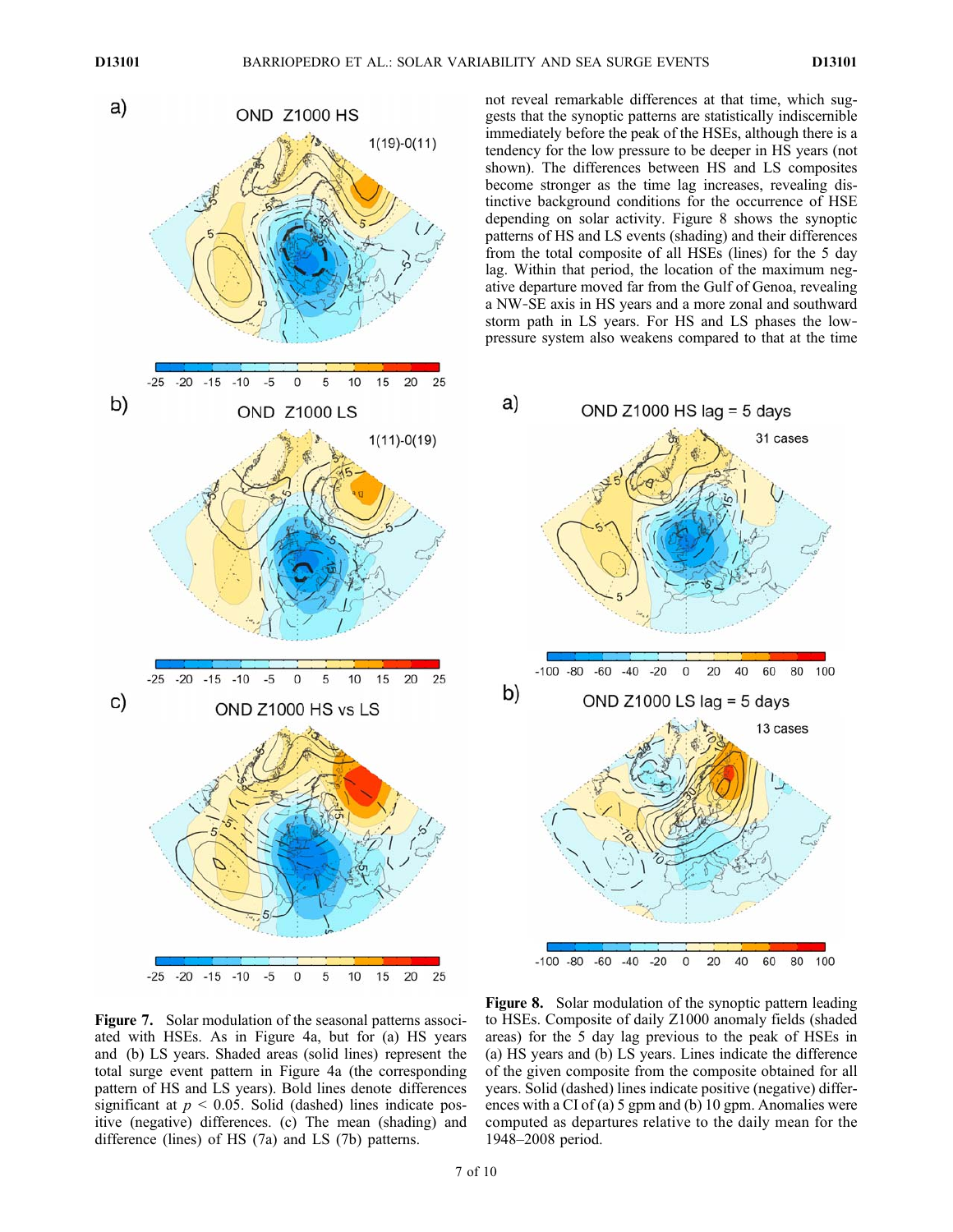of the peak but this happens at a faster rate during LS years. Note that HS and LS synoptic patterns resemble their seasonal counterparts in Figure 7. Furthermore, the differences between the specific solar composite and the one computed for all cases arise in the form of the climatological asymmetry obtained in Figure 7c, supporting a fair correspondence between seasonal and synoptic patterns.

[30] *Lionello* [2005] found that a distinction of the synoptic patterns responsible for surge events (a 70 cm threshold was adopted) can be established in terms of the location of the storm with respect to the Alps. For cyclones following a northward path over central and northern Europe, the associated surge level was higher than for cyclones taking a southward path, probably owing to a positive interaction with the orographic forcing of the Alps, which tends to favor the development of a secondary minimum in the lee of the Alps, typically observed in HSEs [e.g., Trigo et al., 1999]. Trigo and Davies [2002] also stated that a northward European cyclone track induces the favorable wind channeling along the Adriatic that precedes Venice flooding. These results provide a conceptual, although somewhat hypothetical, framework into which the effect of the solar cycle on the floods of Venice can be placed at synoptic time scales. According to this, a pattern such as that observed in LS years, when storm tracks reveal a preferred southward path, would be less prone to yield high sea levels and hence to a high frequency of HSEs.

# 4. Discussion

[31] The differences between HS and LS activity in terms of the dominant modes of variability, nonlinearity between the patterns favorable for HSE occurrence, and their mutual relationships suggest a detectable but indirect role of solar activity in the decadal modulation of HSE frequency. The statistical linkages identified in this study are robust; they could be obtained without crucially different results if other criteria were adopted. The analysis described in sections 3.2 and 3.3 has been repeated on a bimonthly basis (i.e., considering the October–November and November–December time periods) to cope partially with the relative high intraseasonal variability of the analyzed region. Results (not shown) are similar to those obtained for the whole season: The SSP and EOF patterns are similar to those shown in Figure 4; the PC1 distribution is similar to that shown in Figure 5; and the SSP‐related EOF corresponds to the first mode in HS years and to secondary, less recurrent modes during LS years, as discussed in section 3.3. The analysis has also been repeated with a classification based on the upper and lower terciles of solar activity, leading to 20 years of high, neutral, and low solar activity phases. Results revealed little changes, with a tendency for the linkages to become more significant when the tercile solar definition was employed. In addition, years in which the tercile stratification indicated a neutral phase showed an intermediate behavior between opposite solar activity phases.

[32] From the point of view of a solar modulation of the dominant modes of variability, atmospheric variability (EOF1) was found to be organized in a different way in HS and LS years, a propagating wave train dominating in the former and a meridional dipole emerging in the latter. The patterns that trigger HSE under HS and LS seem to respond accordingly, being somewhat accommodating, although to different degrees, to their respective main modes of atmospheric variability. Consequently, the HS–SSP, the storm surge pattern under HS periods, shows a preference for a penetration axis through northern Europe, resembling HS‐EOF1, whereas the LS‐SSP reveals an enhancement of a southward path of low‐pressure systems, which is neither as robust as nor supported by any mode with an appreciable fraction of explained variance.

[33] The major mode of atmospheric variability enhances HSE occurrence during HS years, via an SSP‐EOF link that is destroyed in solar minima. This conclusion does not depend on assuming common or different SSPs and global or solar‐separated EOFs. However, the arguments presented in sections 3.3 and 3.4 suggest that atmospheric circulation depends on solar activity. In other words, the higher frequency of HSEs during HS years cannot be explained as simply a solar effect in the recurrence of a solar-invariant spatial pattern (EOF1 and the SSP, described in section 3.2) that is favorable for HSE occurrence. Rather, the spatial characteristics of the atmospheric variability (EOF) and the specific conditions for HSE occurrence (SSP) seem to depend on solar activity, and only in HS periods is there a strong similarity between HS‐EOF1 and HS‐SSP.

[34] The results presented herein provide statistical evidence of a solar influence in the frequency of HSEs based on a consistency between the patterns that trigger HSEs and the atmospheric circulation regimes (EOFs) associated with them. Although the physical mechanisms behind these linkages are unknown, the existence of a solar effect in tropospheric weather regimes is supported by previous studies. In terms of storminess, the EOF1 patterns reflect a preferred northward path of storm track activity over northern Europe in HS years that shifts southward toward the Iberian Peninsula during LS years. This is in agreement with the solar asymmetry found in the patterns favorable for HSE occurrence. A similar northward displacement of the storm track at solar maximum has also been suggested for the winter season [e.g., Gleisner and Thejll, 2003]. In contrast, the differences observed between EOF1 in HS and EOF1 in LS years are in agreement with the results of Kodera [2003]. Kodera reported that during LS winters, the NAO pattern already arises in late autumn as the classical seesaw pressure pattern confined to the Atlantic, whereas in HS winters the NAO originates from the Eurasian sector in late autumn, to form a more hemispherical NAO pattern at the beginning of the winter. Kodera and Kuroda [2005] suggested that the origin of the solar activity influence in the spatial structure of the NAO lies in the stratosphere. According to them, stratospheric signatures extend downward to the troposphere in HS years through interaction with planetary waves, whereas during LS phases, when wave activity is relatively unperturbed, the downward propagation is weak and regional‐scale features dominate in the troposphere. Similar dynamical processes may be involved in changes in the spatial patterns reported herein, provided that solar signals in the extratropics may be detected as early as in October [e.g., Baldwin and Dunkerton, 2005].

[35] It should also be stressed that solar effects similar to those reported here for the frequency of HSEs have not reliably been identified in previous studies, which were focused on past multidecadal periods of anomalous solar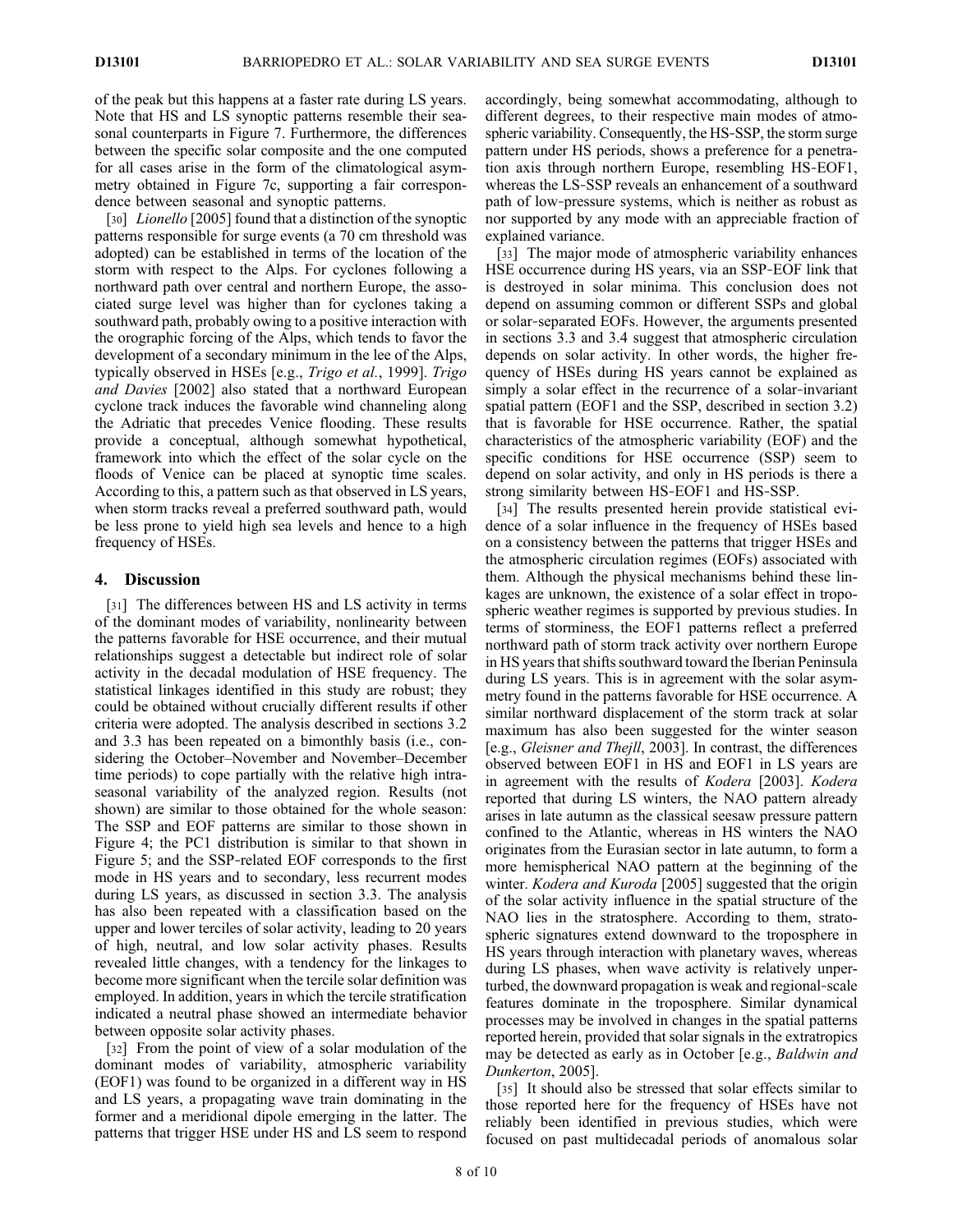activity (e.g., the Maunder minimum [Camuffo et al., 2000; Camuffo and Sturaro, 2004]. The relatively short period of analysis considered in this study does not allow for excluding the possibility that the statistical linkage reported here arises from a random sequence during three solar cycles from the 1970s to 1990s. Alternatively, the relationship could not be stationary, as suggested by the wavelet spectrum in Figure 2, nor could it be masked by other factors at time scales longer than the 11 year solar cycle, as hypothesized by *Camuffo et al.* [2000].

[36] On the contrary, the presence of an 11 year modulation found in this study and the absence of an effect caused by decadal periods of low solar activity in the past are puzzling, but not necessarily logically inconsistent. The 11 year modulation introduces a small, but detectable, perturbation of the present climate regime, whereas persistent periods of anomalous solar activity such as observed in the past (with eventually different spectral characteristics with respect to the 11 year cycle) might have introduced a much larger shift of the circulation, thus setting a different climate regime. The effects of such a relatively large shift on a local process (the storm surge in Venice) would be quite different from those of a small perturbation of the present circulation. Uncertainties in the past records of sunspots, due to subjective estimates and the lack of a quantitative physical dependence on solar irradiance [Vaquero, 2007], could also be a factor obscuring the linkage between solar activity and surge events in the past.

[37] Finally, the discrepancy with previous studies at centennial time scales could also arise from the definition of surge events. As stated in section 2, surge events are defined here as those episodes whose strength exceeds the 95th percentile of the event distribution. Thus, only HSEs are taken into account. For weaker surge events (below the 90th percentile) the signal decreases and, eventually, becomes nonsignificant. If the link with solar flux is restricted to HSEs, rather than to all surge events in general, it is not surprising that previous studies did not find significant relationships when all surge events were considered. Note that the confinement of the solar signal to HSEs points to an unknown, strongly nonlinear, physical mechanism, the identification of which is clearly essential for the validity of the statistical analysis carried out in this study, and which is triggered only when events cross a minimum threshold. Further analyses are required to explain these uncertainties and to provide a more definitive dynamical explanation of the role of solar activity in HSEs.

#### 5. Conclusions

[38] In this study the long-term variability of autumn HSEs in Venice is addressed for the period 1948–2008. A significant decadal variability is found, in good correspondence with the 11 year solar cycle, with HS years revealing significant increases in the frequency of OND HSEs.

[39] Solar activity is suggested to exert an indirect influence on the likelihood of HSE occurrence by modulating the dominant modes of variability, the patterns responsible for HSEs, and their mutual relationships, so that a constructive interaction between them is attained only during solar maxima. From a large‐scale perspective, solar activity modulates the spatial patterns of atmospheric variability, such that a

propagating wave train dominates in HS years and a more meridional dipole, characteristic of a southward shift of storm tracks, increases in LS periods. Within this general background, the patterns that enhance high surge activity under HS and LS years change according to their respective main modes of atmospheric variability but to different extents. Thus, whereas the HS‐SSP is robust and significantly favored by the first mode of regional variability during HS years, the corresponding LS‐SSP in LS years is less clear and is not associated with any complementary mode of atmospheric variability. As a consequence, the large‐scale regime conducive to a high frequency of HSEs is statistically more frequent in HS years than in LS years, during which no single mode is able to fully meet the favorable conditions triggering HSEs. These results suggest that (1) specific atmospheric regimes, other than those raised by the general modes of variability, are required to establish the proper background for HSE occurrence during solar minima; (2) no robust patterns or univocal signatures enhance HSE occurrence in solar minima.

[40] The distinctive solar-related large-scale patterns are mirrored in the settlement of synoptic conditions preceding the peak of HSEs. Thus, under HS conditions, HSEs are triggered by deeper low‐pressure systems with storm track enhancement over northern Europe and a NW‐SE penetration axis into the Mediterranean. Under LS conditions, HSEs are preceded by weaker and southward‐shifted low‐pressure anomalies and a preference for a more zonal path throughout the Iberian Peninsula, which is not strongly involved in HSEs.

[41] **Acknowledgments.** NCEP reanalysis data were provided by the NOAA/OAR/ESRL PSD, Boulder, Colorado, at their Web site (http://www.cdc.noaa.gov/). The Ufficio Idrografico of Venice provided sea level data. Solar data were obtained from the National Geophysical Data Center of the NOAA at their Web site (www.ngdc.noaa.gov/stp/SOLAR/ ftpsolarradio.html). This study was partially supported by EU Sixth Framework Program (CIRCE) contract 036961 (GOCE) and the ENAC project (PTDC/AAC‐CLI/103567/2008) funded by the IDL‐FFCUL. We also acknowledge the contribution from the ESF MedCLIVAR program.

#### References

- Ammerman, A. J., and C. E. McClennen (2000), Saving Venice, Science, 289(5483), 1301–1302, doi:10.1126/science.289.5483.1301.
- APAT (2006), Aggiornamento sulle osservazioni dei livelli di marea nella laguna di Venezia, Rapporto no. 69/2006, Agency for Environmental Protection and Technical Services, Venice.
- Baldwin, M. P., and T. J. Dunkerton (2005), The solar cycle and stratosphere-troposphere dynamical coupling, J. Atmos. Sol. Terr. Phys., 67, 71–82, doi:10.1016/j.jastp.2004.07.018.
- Balling, R.C., and S. S. Roy Jr. (2005), Analysis of spatial patterns underlying the linkage between solar irradiance and near‐surface air temperatures, Geophys. Res. Lett., 32, L11702, doi:10.1029/2005GL022444.
- Barnston, A. G., and R. E. Livezey (1987), Classification, seasonality and persistence of low-frequency atmospheric circulation patterns, Mon. Weather Rev., 115, 1083–1126, doi:10.1175/1520-0493(1987) 115<1083:CSAPOL>2.0.CO;2.
- Barriopedro, D., R. García‐Herrera, and R. Huth (2008), Solar modulation of Northern Hemisphere winter blocking, J. Geophys. Res., 113, D14118, doi:10.1029/2008JD009789.
- Camuffo, D. (1993), Analysis of the sea surges at Venice from A.D. 782 to 1990, Theor. Appl. Climatol., 47, 1–14, doi:10.1007/BF00868891.
- Camuffo, D., and G. Sturaro (2003), Sixty-cm submersion of Venice discovered thanks to Canaletto's paintings, Clim. Change, 58(3), 333–343, doi:10.1023/A:1023902120717.
- Camuffo, D., and G. Sturaro (2004), Use of proxy‐documentary and instrumental data to assess the risk factors leading to sea flooding in Venice, Global Planet. Change, 40, 93–103, doi:10.1016/S0921-8181(03) 00100-0.